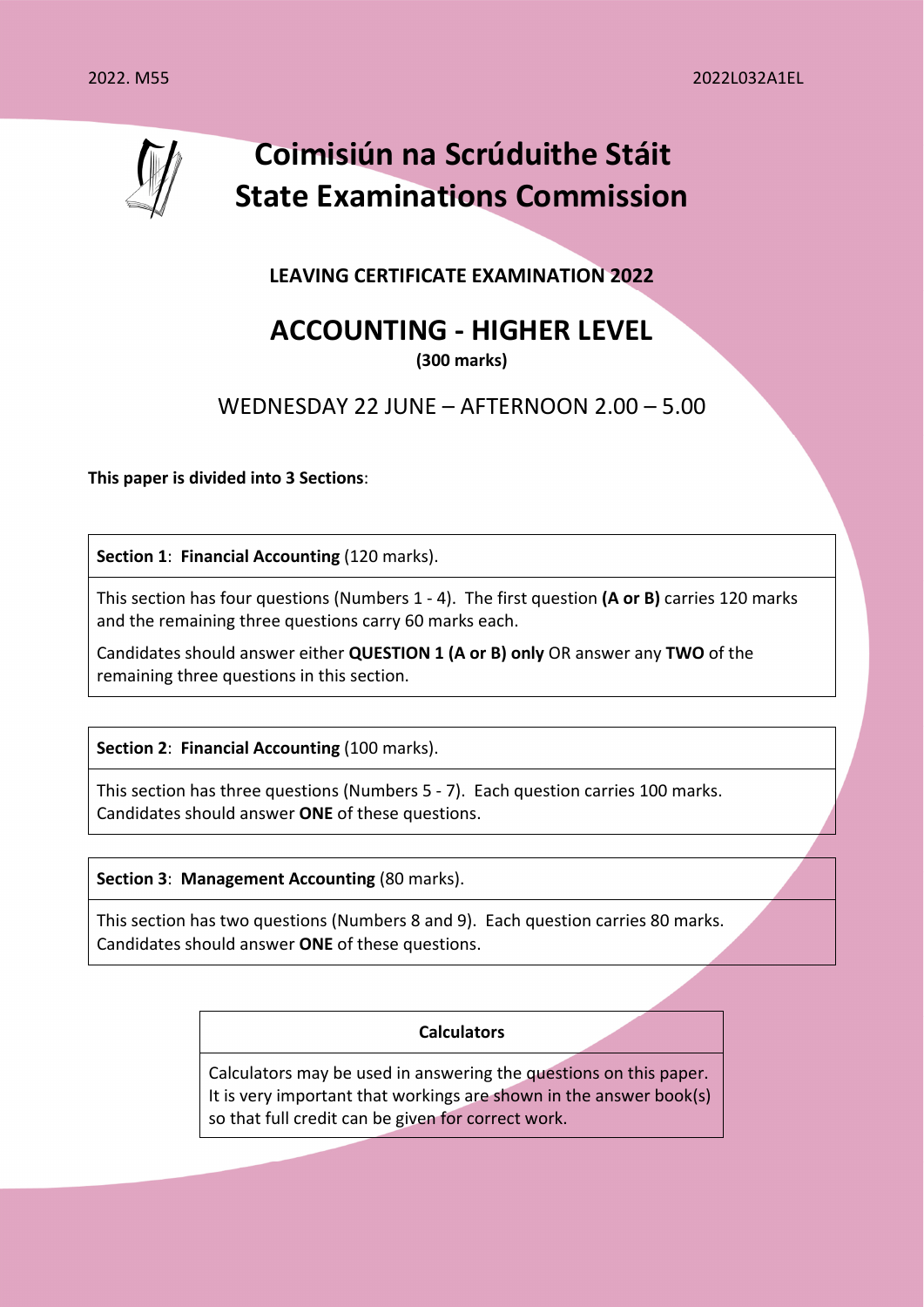# **SECTION 1 (120 marks)**  Answer **Question 1** (A or B) OR any **TWO** other questions

# **1. Answer (A) OR (B)**

# **(A) Company Final Accounts including a Manufacturing Account**

McGuigan Ltd has an authorised capital of €2,000,000 divided into 1,500,000 ordinary shares at €1 each and 500,000 4% preference shares at €1 each.

The following trial balance was extracted from the books on 31/12/2021:

|                                                        | €         | €         |
|--------------------------------------------------------|-----------|-----------|
| Plant and machinery (cost €340,000)                    | 290,000   |           |
| Factory buildings (cost €890,000)                      | 865,000   |           |
| Hire of special equipment                              | 37,800    |           |
| General factory overheads (including suspense)         | 126,700   |           |
| Stocks on hand 01/01/2021                              |           |           |
| Raw materials                                          | 27,300    |           |
| Work in progress                                       | 38,650    |           |
| Finished goods                                         | 38,400    |           |
| Direct factory wages                                   | 148,000   |           |
| Purchase of raw materials                              | 760,400   |           |
| Royalty payments                                       | 29,600    |           |
| Sale of scrap materials                                |           | 18,950    |
| Selling expenses                                       | 45,000    |           |
| <b>Administration expenses</b>                         | 57,900    |           |
| <b>Sales</b>                                           |           | 1,650,000 |
| Discount (net)                                         |           | 5,350     |
| Rent                                                   |           | 15,700    |
| 4% Investments acquired on 01/04/2021                  | 250,000   |           |
| Investment interest received                           |           | 2,800     |
| Profit and loss balance 01/01/2021                     |           | 69,500    |
| PAYE, PRSI & USC                                       |           | 1,850     |
| 8% Debentures (including €50,000 issued on 01/04/2021) |           | 300,000   |
| Debenture interest paid                                | 5,000     |           |
| Bad debt provision                                     |           | 3,050     |
| Dividends paid                                         | 27,500    |           |
| <b>Bank</b>                                            |           | 85,000    |
| Debtors and creditors                                  | 76,350    | 61,400    |
| Issued share capital - ordinary shares                 |           | 460,000   |
| 4% preference shares                                   |           | 150,000   |
|                                                        | 2,823,600 | 2,823,600 |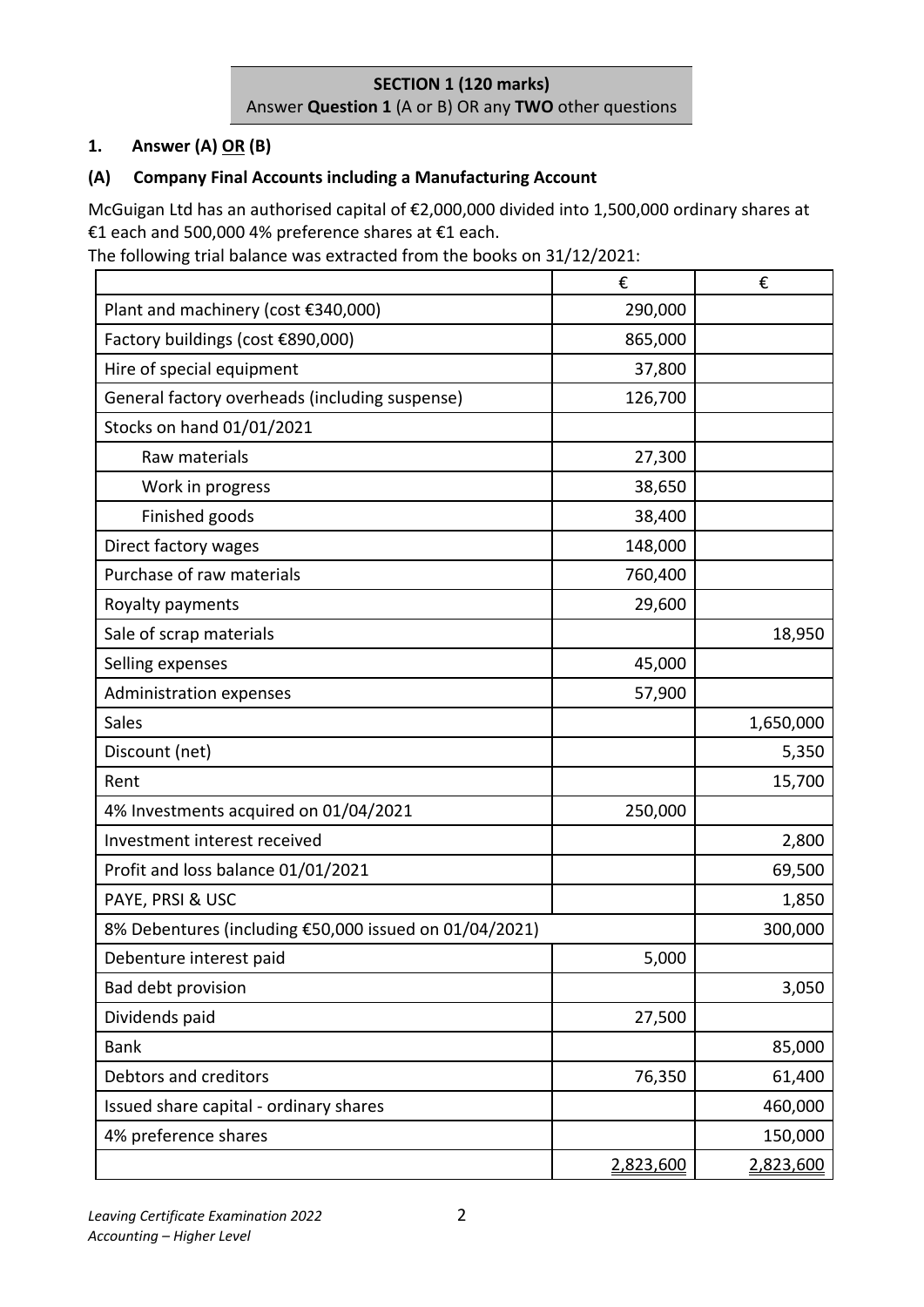The following information and instructions are to be taken into account:

(i) Stocks on hand at  $31/12/2021$ : Raw materials  $\epsilon$ 28,300

 Work in progress €27,600 Finished goods €58,000

- (ii) No entry has been made in the books for sale of goods to a debtor on 31/12/2021. An invoice had been sent for €10,800, which included a mark-up on cost of 20%. The goods were not dispatched until 02/01/2022 and were included in closing stock.
- (iii) Included in the figure for sale of scrap materials is €7,000 received from the sale of an old machine on 31/03/2021. This machine had cost €30,000 on 01/09/2016.
- (iv) Plant and Machinery is to be depreciated at a rate of 15% of cost from the date of purchase to the date of sale.
- (v) The suspense figure arises as a result of discount received  $\epsilon$ 1,400 entered only in the discount account and credit purchases of raw materials €11,000 which were entered only in the creditors account.
- (vi) Provide for a recent wage increase of 2% to be backdated to cover the three months from 01/10/2021.
- (vii) During 2021 a store was built by the firm's own employees. The cost of their labour €60,000 (before wage increase) had been treated as a business expense and the materials costing €62,000 were taken from the firm's stocks. The building work commenced on 01/01/2021 and took 12 months to complete. No entry had been made in the books for the store.
- (viii) The figure for bank in the trial balance has been taken from the firm's own records. However, a bank statement dated 31/12/2021 shows an overdraft of €76,200. A comparison of the bank account and the bank statement revealed the following discrepancies:
	- 1. A credit transfer for €3,500 had been received on 31/12/2021 in respect of a debtor who has recently been declared bankrupt. This represents a first and final payment of 70c for every  $£1$  owed.
	- 2. A cheque for  $\epsilon$ 6,300 received from a debtor had been entered in the books (cash book and ledger) as €5,700.
	- 3. A cheque for fees of €4,700 issued to a creditor had not been presented for payment by 31/12/2021.
- (ix) Provision should be made for the following:
	- 1. Investment income due and debenture interest due.
	- 2. Provision for bad debts to be adjusted to 4% of debtors.
	- 3. Depreciation on buildings at a rate of 2% of cost per annum.

#### **Required**:

| (a) | Prepare a manufacturing, trading and profit and loss account for the year ended |               |
|-----|---------------------------------------------------------------------------------|---------------|
|     | 31/12/2021.                                                                     | (75)          |
| (b) | Prepare a balance sheet as at 31/12/2021.                                       | (45)          |
|     |                                                                                 | $(120$ marks) |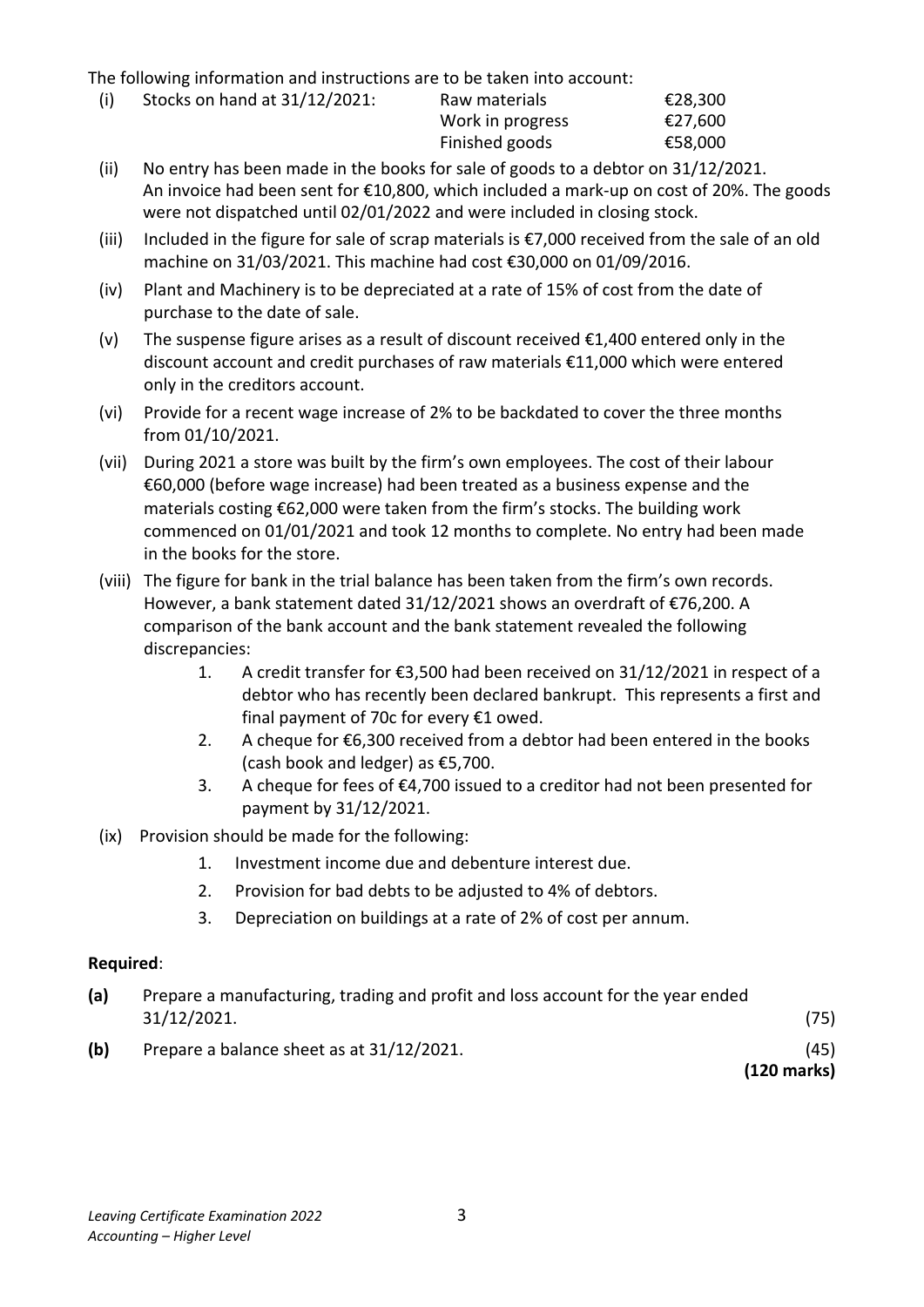# **(B) Company Final Accounts**

McCormack Ltd, has an authorised capital of €2,500,000 divided into 1,500,000 ordinary shares at €1 each and 1,000,000 4% preference shares at €1 each. The following trial balance was extracted from the books on 31/12/2021:

|                                                        | €         | €         |
|--------------------------------------------------------|-----------|-----------|
| Land and buildings (Land at cost $£1,000,000$ )        | 1,760,000 |           |
| Office equipment (Cost €460,000)                       | 357,000   |           |
| Profit and loss balance 01/01/2021                     |           | 127,000   |
| <b>Discount</b>                                        |           | 17,500    |
| Debenture interest paid                                | 7,500     |           |
| 4% Investments 01/04/2021                              | 75,000    |           |
| Stock 01/01/2021                                       | 51,500    |           |
| Patents                                                | 64,000    |           |
| Purchases and sales                                    | 905,000   | 1,850,000 |
| Bad debt provision                                     |           | 7,000     |
| Debtors and creditors                                  | 249,800   | 81,500    |
| <b>Bank</b>                                            |           | 68,300    |
| Wages and salaries                                     | 196,700   |           |
| 6% Debentures (including €60,000 issued on 01/06/2021) |           | 360,000   |
| Dividends paid                                         | 65,100    |           |
| Directors fees                                         | 91,000    |           |
| <b>VAT</b>                                             | 1,000     |           |
| PAYE, PRSI, USC                                        |           | 27,700    |
| Sales commission                                       | 32,000    |           |
| Insurance                                              | 25,000    |           |
| Advertising                                            | 8,400     |           |
| Ordinary share capital                                 |           | 1,000,000 |
| 4% Preference share capital                            |           | 350,000   |
|                                                        | 3,889,000 | 3,889,000 |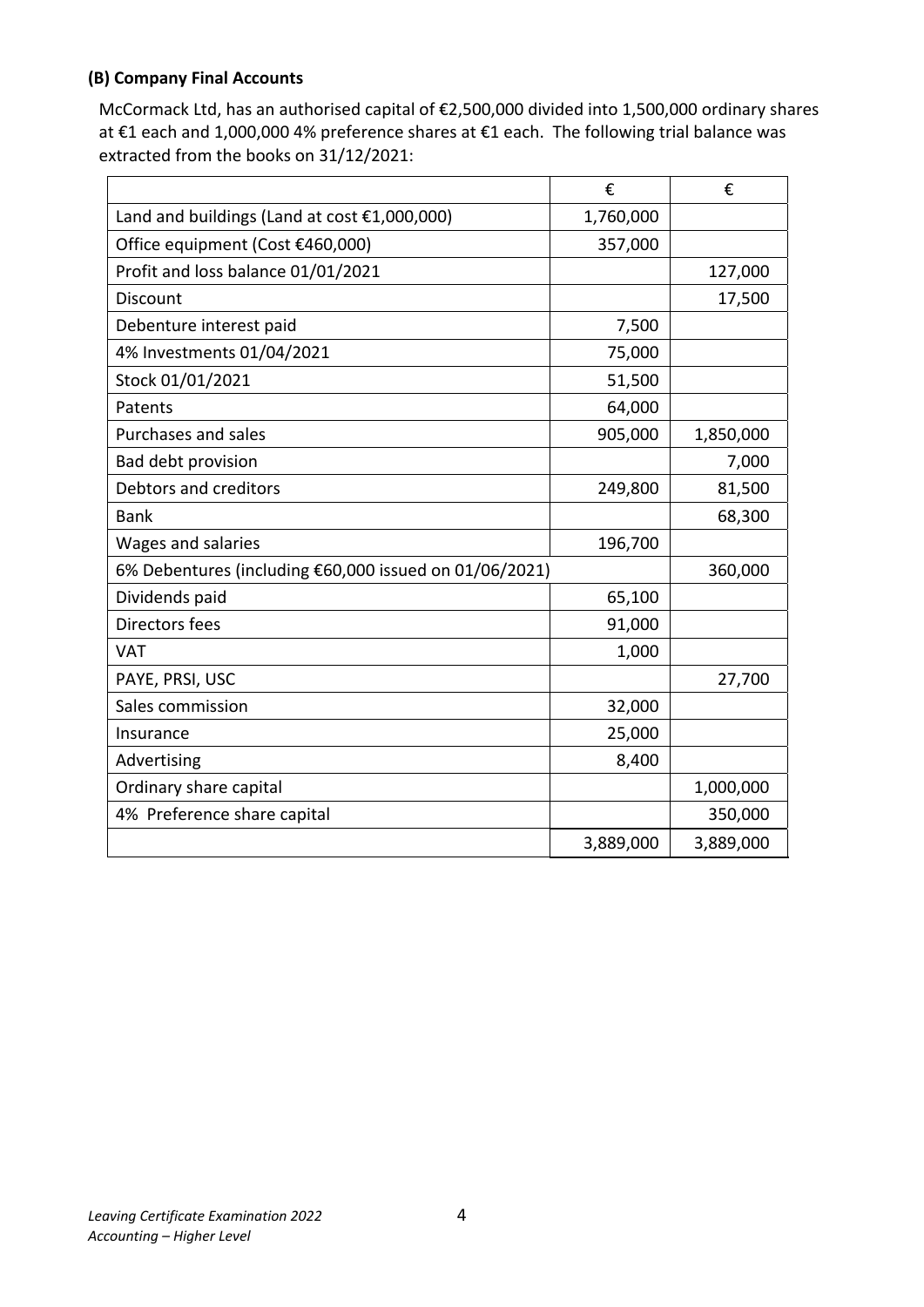The following information and instructions are to be taken into account:

- (i) Stock at cost on 31/12/2021 was  $\epsilon$ 82,800. It was discovered that goods had been received from a creditor on 31/12/2021 on a 'sale or return' basis. These goods had been entered in the books as a credit purchase. The retail value of the goods was €9,250 which included a mark-up on cost of 25%.
- (ii) Provide for depreciation on office equipment. A full year's depreciation is charged in the year of acquisition and none in the year of disposal. It is estimated that office equipment has a useful economic life of six years with a residual scrap value of 4% of original cost.  **Note:** On 30/04/2021 equipment which cost €65,000 on 01/10/2017 was traded in against new equipment costing €45,000. An allowance of €23,000 was made on the old equipment. The bank transfer for the net amount of this transaction was entered correctly in the bank account but was incorrectly treated as a purchase of trading stock. This was the only entry made in the books in respect of this transaction.
- (iii) During the year a warehouse which cost  $E$ 120,000 was destroyed by fire. The insurance company has agreed to contribute €115,000 in compensation.
- (iv) Buildings are to be depreciated by 2% of cost per annum.
- (v) The figure for bank in the trial balance has been taken from the firm's own records. However, a bank statement dated 31/12/2021 has arrived showing an overdraft of €48,950. A comparison of the bank account and the bank statement has revealed the following discrepancies:
	- 1. A cheque for fees of €4,950 issued to a director had not been presented for payment by 31/12/2021.
	- 2. A cheque for  $\epsilon$ 26,700 issued to a supplier had been entered in the books (cash book and ledger) as €27,600.
	- 3. A credit transfer for €4,500 had been received on 31/12/2021 in respect of a debtor who has recently been declared bankrupt. This represents a first and final payment of 30c for every €1 owed.
	- 4. A credit transfer for €9,000 had been received on 31/12/2021 from a debtor in respect of a debt previously written off as bad. This represents 75% of the original debt. The debtor has agreed to pay the remainder within two months. No entry was made in the books to record this transaction.
- (vi) Patents, which incorporate 4 months investment income, are being written off over a five-year period which commenced in 2020.
- (vii) The Directors recommend that:
	- 1. Provision should be made for both investment income due and debenture interest due.
	- 2. The managing director should be paid a bonus commission of 2% on all sales in excess of €1,500,000.
	- 3. Provision for bad debts to be adjusted to 3% of debtors.
	- 4. A transfer of €250,000 should be made from profit to the capital reserve.
	- 5. Provision for corporation tax of €60,000 is to be recorded.

#### **Required**:

- **(a)** Prepare a trading and profit and loss account for the year ended 31/12/2021. (75)
- **(b)** Prepare a balance sheet as at 31/12/2021. (45)

 **(120 marks)**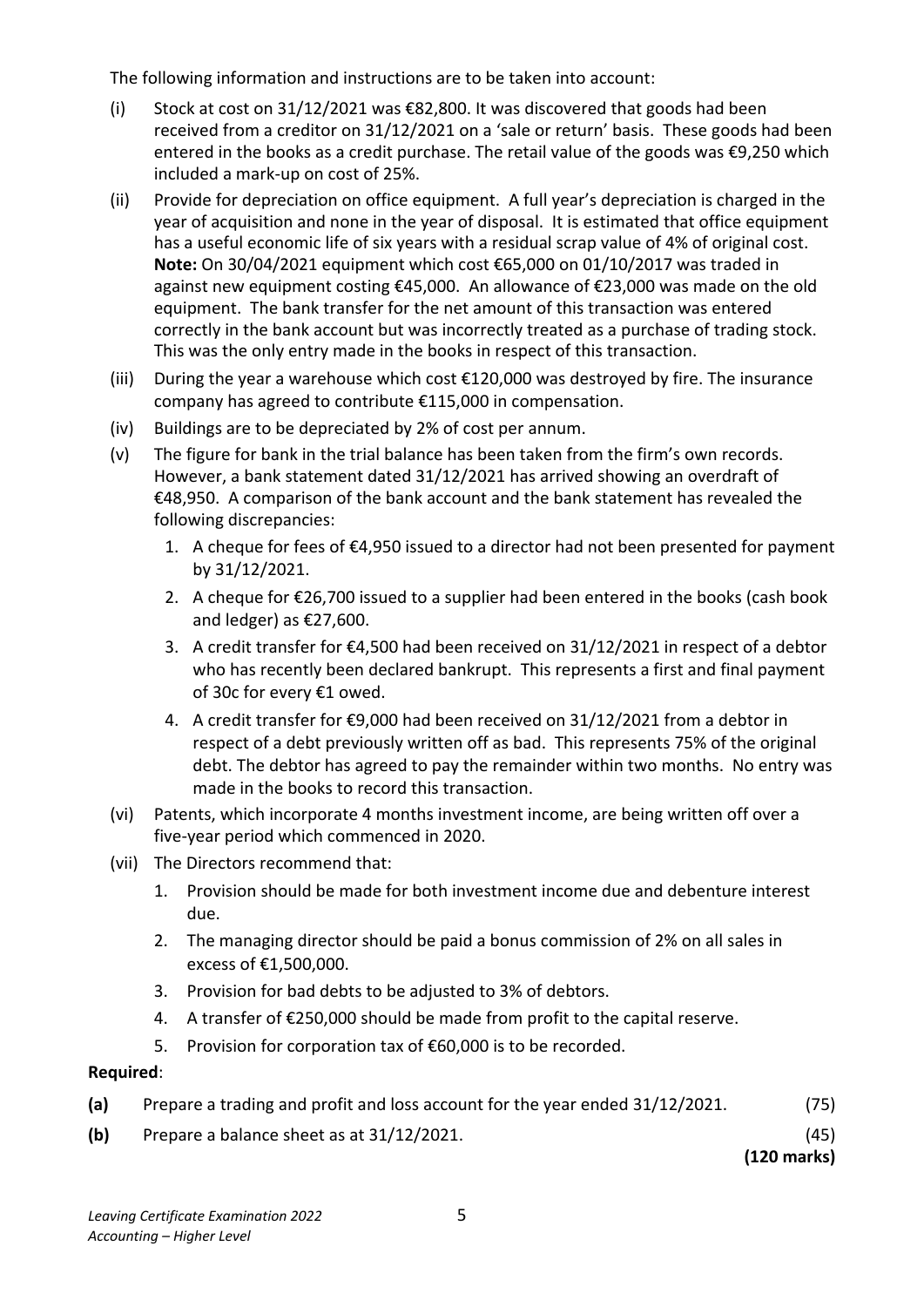### **2. Cash Flow Statement**

The following are the balance sheets of Puspure plc as at 31/12/2021 and 31/12/2020 together with an abridged profit and loss account for the year ended 31/12/2021.

| Abridged Profit and Loss Account for the year ended 31/12/2021 | €         |
|----------------------------------------------------------------|-----------|
| <b>Operating Profit</b>                                        | 227,000   |
| Investment income for the year                                 | 3,800     |
| Interest for the year                                          | (12,000)  |
| Profit before taxation                                         | 218,800   |
| Taxation for the year                                          | (66,000)  |
| Profit after taxation                                          | 152,800   |
| Dividends paid                                                 | (30, 800) |
| Retained profit for the year                                   | 122,000   |
| Retained profit on 01/01/2021                                  | 268,650   |
| Retained profit on 31/12/2021                                  | 390,650   |

| <b>Balance Sheets as at</b>                       |           | 31/12/2021 |           | 31/12/2020 |
|---------------------------------------------------|-----------|------------|-----------|------------|
| <b>Financial Assets</b>                           | €         | €          | €         | €          |
| Investments at cost                               |           | 165,000    |           | 185,000    |
| <b>Fixed Assets</b>                               |           |            |           |            |
| Land and buildings at cost                        | 850,000   |            | 732,000   |            |
| Less accumulated depreciation                     | (75,000)  | 775,000    | (60,000)  | 672,000    |
| Machinery at cost                                 | 397,000   |            | 438,000   |            |
| Less accumulated depreciation                     | (209,000) | 188,000    | (187,600) | 250,400    |
|                                                   |           | 1,128,000  |           | 1,107,400  |
| <b>Current Assets</b>                             |           |            |           |            |
| <b>Stock</b>                                      | 214,600   |            | 178,600   |            |
| Debtors                                           | 185,200   |            | 171,800   |            |
| <b>Bank</b>                                       | 14,000    |            |           |            |
| Investment income due                             | 1,050     |            | 950       |            |
| Government securities                             | 35,000    |            | 10,000    |            |
|                                                   | 449,850   |            | 361,350   |            |
| Less Creditors: Amounts falling due within 1 year |           |            |           |            |
| <b>Trade creditors</b>                            | 250,600   |            | 241,600   |            |
| Debenture interest due                            | 2,600     |            | 2,000     |            |
| <b>Bank</b>                                       |           |            | 8,500     |            |
| Corporation tax                                   | 52,000    |            | 48,000    |            |
|                                                   | 305,200   | 144,650    | 300,100   | 61,250     |
|                                                   |           | 1,272,650  |           | 1,168,650  |
| <b>Financed by:</b>                               |           |            |           |            |
| Creditors: Amounts falling due after 1 year       |           |            |           |            |
| 6% Debentures                                     |           | 100,000    |           | 200,000    |
| <b>Capital and Reserves</b>                       |           |            |           |            |
| Ordinary shares @ €1 each                         | 770,000   |            | 700,000   |            |
| Share premium                                     | 12,000    |            |           |            |
| Profit and loss account                           | 390,650   | 1,172,650  | 268,650   | 968,650    |
|                                                   |           | 1,272,650  |           | 1,168,650  |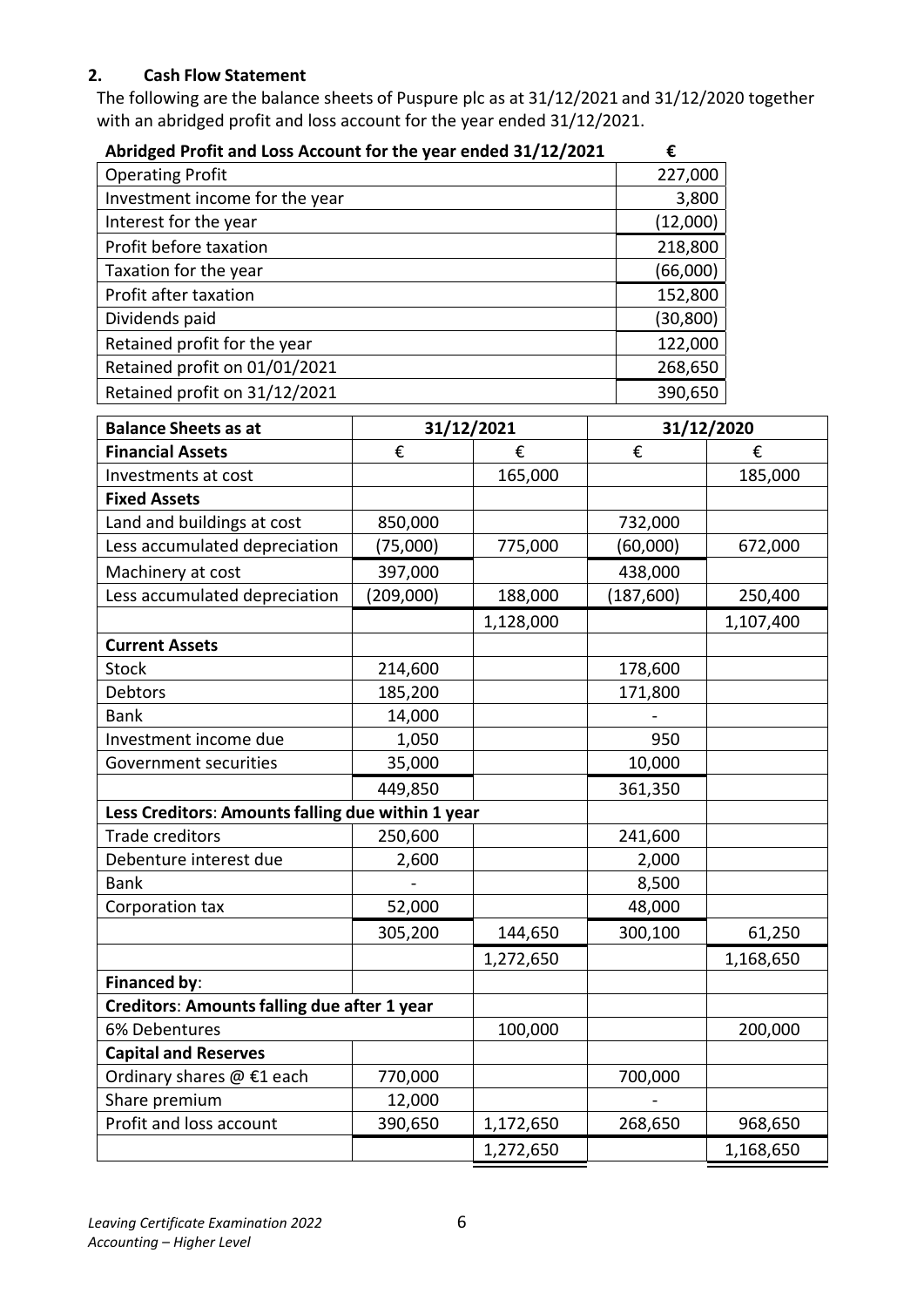The following information is also available:

- (i) There were no disposals of buildings during the year but new buildings were acquired.
- (ii) There were no purchases of machinery during the year. Machinery was disposed of for €33,000.
- (iii) Depreciation charged for the year in arriving at operating profit included €30,400 on machinery.

#### **Required**:

- **(a)** Prepare the cash flow statement of Puspure plc for the year ended 31/12/2021 including reconciliation statements. (52)
- **(b)** (i) Financial Reporting Standard 1 requires companies to prepare a cash flow statement. What is a Financial Reporting Standard?
	- (ii) Distinguish between a cash gain and a non-cash gain for Puspure plc. Give one example of each from the financial statements of Puspure plc.

(8)

**(60 marks)**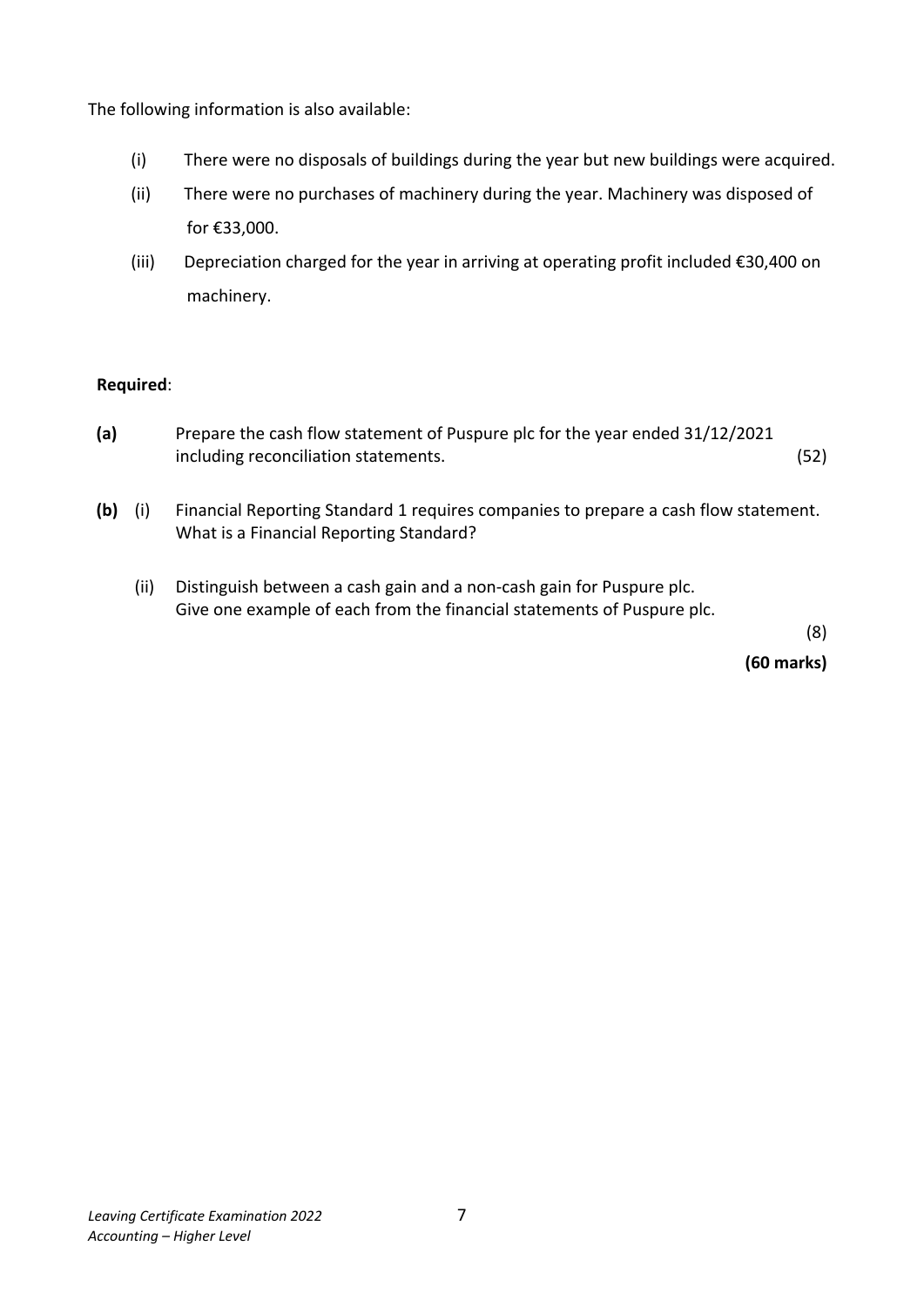### **3. Correction of Errors and Suspense Account**

The trial balance of Fletcher Ltd, a sports clothing retailer, failed to agree on 31/12/2021. The difference was entered in a suspense account.

On checking the books, the following errors and omissions were discovered:

- (i) Credit purchases by Fletcher for  $\epsilon$ 2,400 from E Hegarty had been entered in the day books as €2,040 and was subsequently posted on the incorrect side of Hegarty's account as €4,020.
- (ii) A private debt €750 owed by Fletcher had been offset in full settlement against a business debt €800 owed to Fletcher Ltd. No entry had been made in the books in respect of this transaction.
- (iii) A payment of €1,000 was received from F Murtagh a former debtor, whose debt had previously been written off and wishes to trade with Fletcher Ltd again. This represents 80% of the original debt and Murtagh has undertaken to pay the remainder of the debt by February 2023. The only entry made in respect of this transaction was that the full amount written off was credited to the debtors account.
- (iv) A credit note sent to K Mullan for €240 had been misread as a credit note received from A Keogh and recorded as such.
- (v) Equipment which cost €8,400 and with a book value of €3,360 was sold for cash €3,300. This had been entered as €3,630 on the debit side of the sales account and on the credit side of a debtor's account.

#### **Required**:

| (a) |      | Journalise the necessary corrections.                                                       | (40)       |
|-----|------|---------------------------------------------------------------------------------------------|------------|
| (b) |      | Prepare a statement showing the corrected net profit if the original profit<br>was €27,900. | (12)       |
| (c) | (i)  | What is the purpose of preparing a trial balance?                                           |            |
|     | (ii) | Outline different types of errors that may affect the balancing of the<br>trial balance.    | (8)        |
|     |      |                                                                                             | (60 marks) |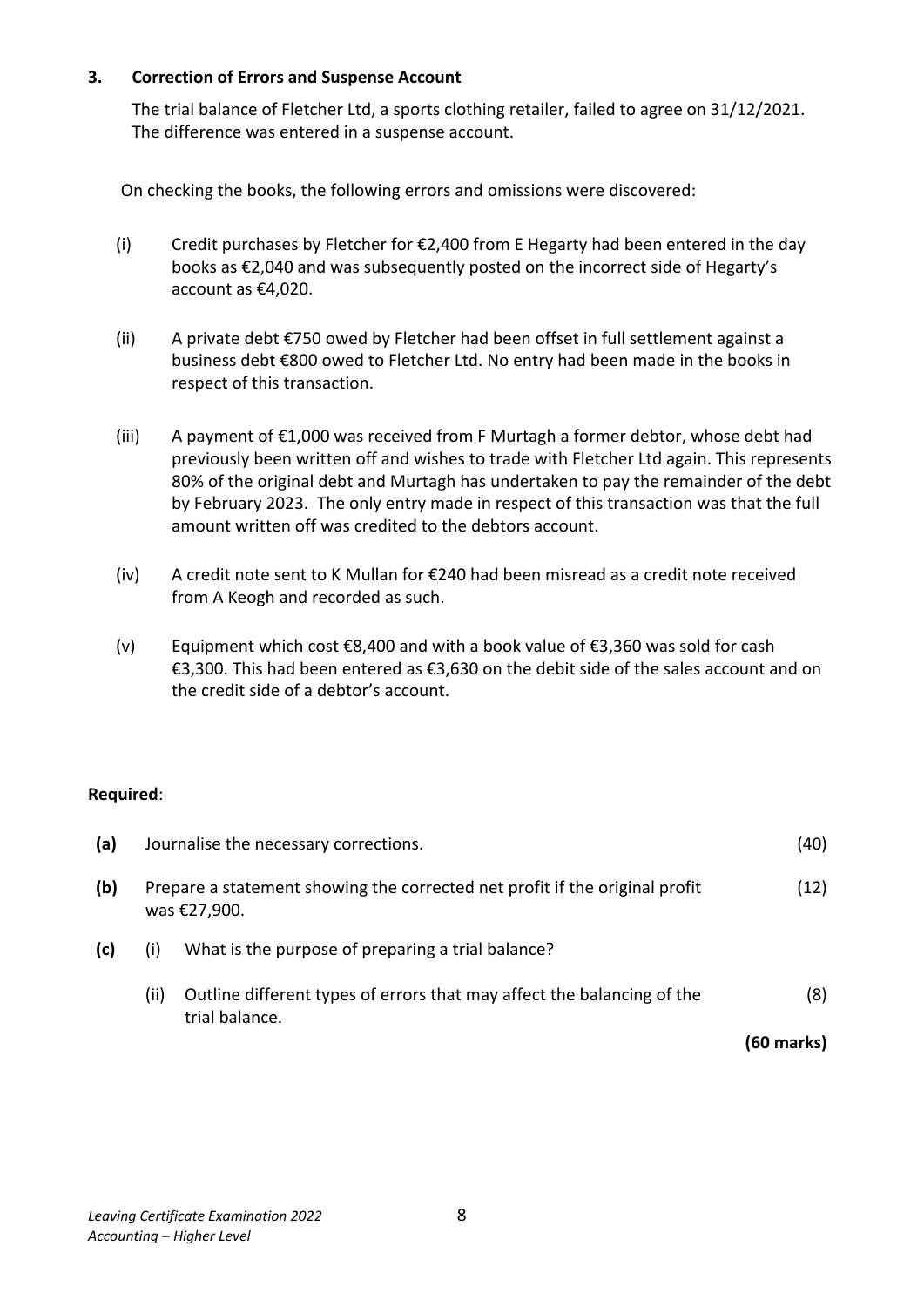#### **4. Revaluation of Fixed Assets**

On 1 January 2007, Ryan Ltd purchased new property for €900,000 consisting of land €150,000 and buildings €750,000. The company depreciates buildings at the rate of 2% per annum using the straight-line method. Land is not depreciated. It is company policy to charge a full year's depreciation in the year of acquisition and no depreciation in the year of disposal.

The following details were taken from the company's books:

- Jan 1 2017 Revalued property at €1,080,000. Of this revaluation, €210,000 was attributable to the land purchased on 01/01/2007.
- Jan 1 2018 Purchased a building for €250,000. Additionally, during 2018, €90,000 was paid to a building contractor for an extension to this building. The company's own employees also worked on the extension to this building. The employees' wages for the period of this work amounted to €30,000.
- Jan 1 2019 Sold for €235,000, land that had cost €150,000 and was subsequently revalued on 01/01/2017. Ryan Ltd spent €14,000 in respect of repairs to the existing building's roof.
- Jan 1 2020 Revalued buildings owned at €1,426,000 (a 15% increase in respect of each building).
- Jan 1 2021 Sold for €980,000 the buildings owned on 01/01/2017. The remaining buildings were revalued at €475,000.

#### **Required:**

- **(a)** (i) Prepare the relevant ledger accounts in respect of the above transactions for each of the years ended 31/12/2017 to 31/12/2021. (Bank account and profit and loss account are **not** required).
	- (ii) Show the relevant extract from the balance sheet as at 31/12/2021. (52)
- **(b)** (i) Distinguish between the straight line method and reducing balance method of depreciation.
	- (ii) Why would a company choose one method of depreciation over another? (8)

**(60 marks)**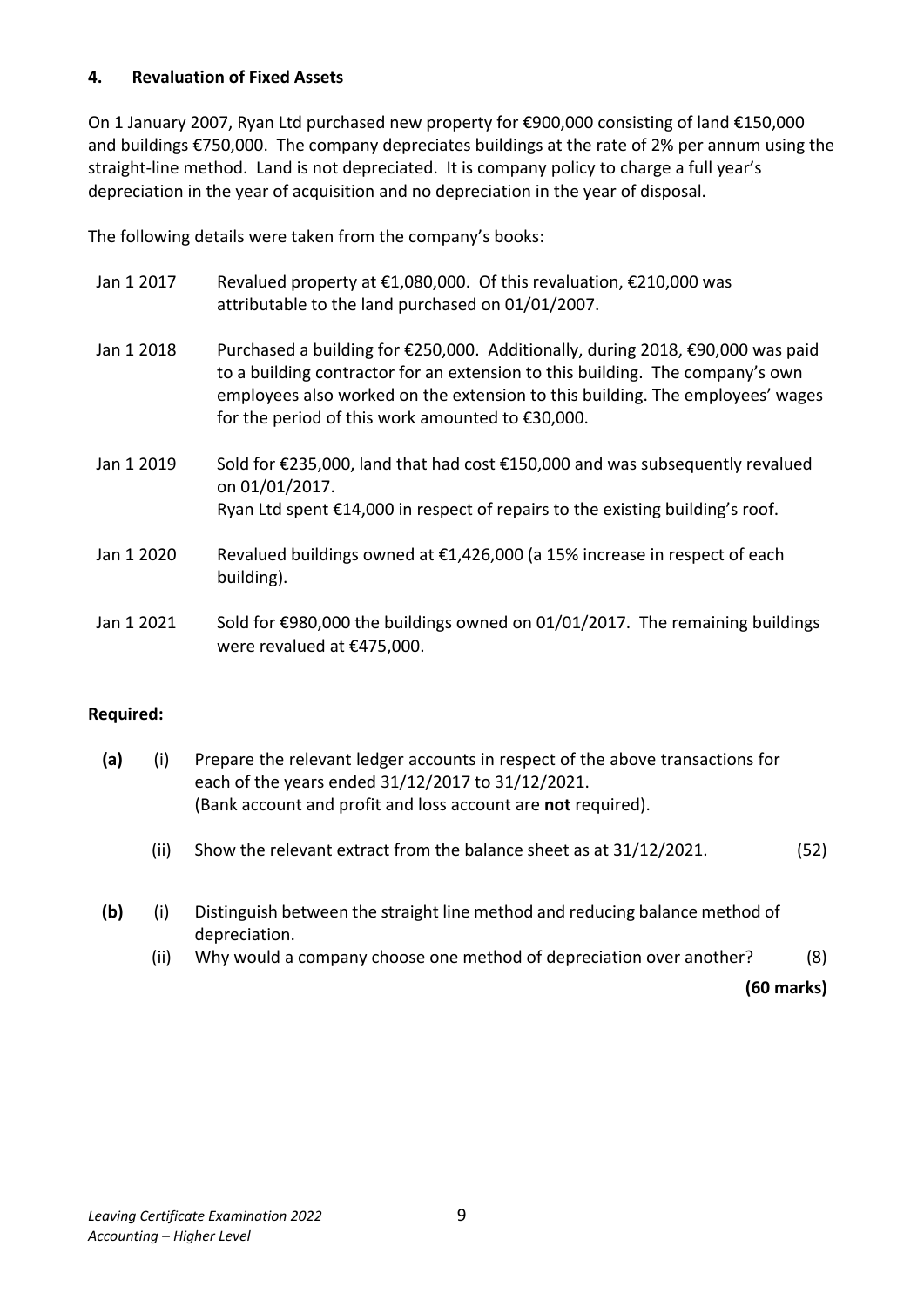### **SECTION 2 (100 marks)**  Answer any **ONE** question

### **5. Interpretation of Accounts**

The following figures have been extracted from the final accounts of Watson plc, a manufacturer of confectionary, for the year ended 31/12/2021. The company has an authorised capital of €1,100,000 made up of 500,000 ordinary shares at €1 each and 600,000 6% preference shares at €1 each.

| <b>Trading and Profit and Loss Account</b><br>for year ended 31/12/2021 |           |  |
|-------------------------------------------------------------------------|-----------|--|
|                                                                         | €         |  |
| Sales                                                                   | 950,000   |  |
| Costs of goods sold                                                     | (682,000) |  |
| Operating expenses for year                                             | (192,000) |  |
| Interest for year                                                       | (35,000)  |  |
| Net profit for year                                                     | 41,000    |  |
| Dividends paid                                                          | (18,000)  |  |
| Retained profit                                                         | 23,000    |  |
| Profit and loss balance 01/01/2021                                      | 78,000    |  |
| Profit and loss balance 31/12/2021                                      | 101,000   |  |

#### **Ratios and information for year ended 31/12/2020**

| Earnings per ordinary share    | 8.4c      |
|--------------------------------|-----------|
| Dividend per ordinary share    | 2.0c      |
| Interest cover                 | 1.9 times |
| Quick ratio                    | 2.3:1     |
| Market value of one ord. share | €1.48     |
| Return on capital employed     | 4.56%     |
| Gearing                        | 60%       |
| Dividend cover                 | 4.2 times |
| Dividend yield                 | 1.35%     |

| Balance Sheet as at 31/12/2021                    |        |          |           |  |
|---------------------------------------------------|--------|----------|-----------|--|
|                                                   | ŧ      | €        | €         |  |
| <b>Fixed Assets:</b>                              |        |          |           |  |
| Intangible                                        |        | 300,000  |           |  |
| Tangible                                          |        | 487,000  | 787,000   |  |
| 4% Investments (market value 31/12/2021 €270,000) |        |          | 250,000   |  |
|                                                   |        |          | 1,037,000 |  |
| <b>Current Assets:</b>                            |        |          |           |  |
| Closing stock                                     | 15,000 |          |           |  |
| <b>Debtors</b>                                    | 76,500 |          |           |  |
| Other current assets                              | 20,000 | 111,500  |           |  |
| Less Creditors: amounts falling due within 1 year |        |          |           |  |
| Trade creditors                                   | 21,000 |          |           |  |
| <b>Other Creditors</b>                            | 11,500 | (32,500) | 79,000    |  |
|                                                   |        |          | 1,116,000 |  |
| Financed by:                                      |        |          |           |  |
| 7% Debentures (2028 secured)                      |        |          | 500,000   |  |
| <b>Capital and Reserves</b>                       |        |          |           |  |
| Ordinary shares $@ \text{ } \in 1$ each           |        | 365,000  |           |  |
| 6% Preference shares @ €1 each                    |        | 150,000  |           |  |
| Profit and loss balance 31/12/2021                |        | 101,000  | 616,000   |  |
|                                                   |        |          | 1,116,000 |  |

Market value of one ordinary share on 31/12/2021 is **€1.40**.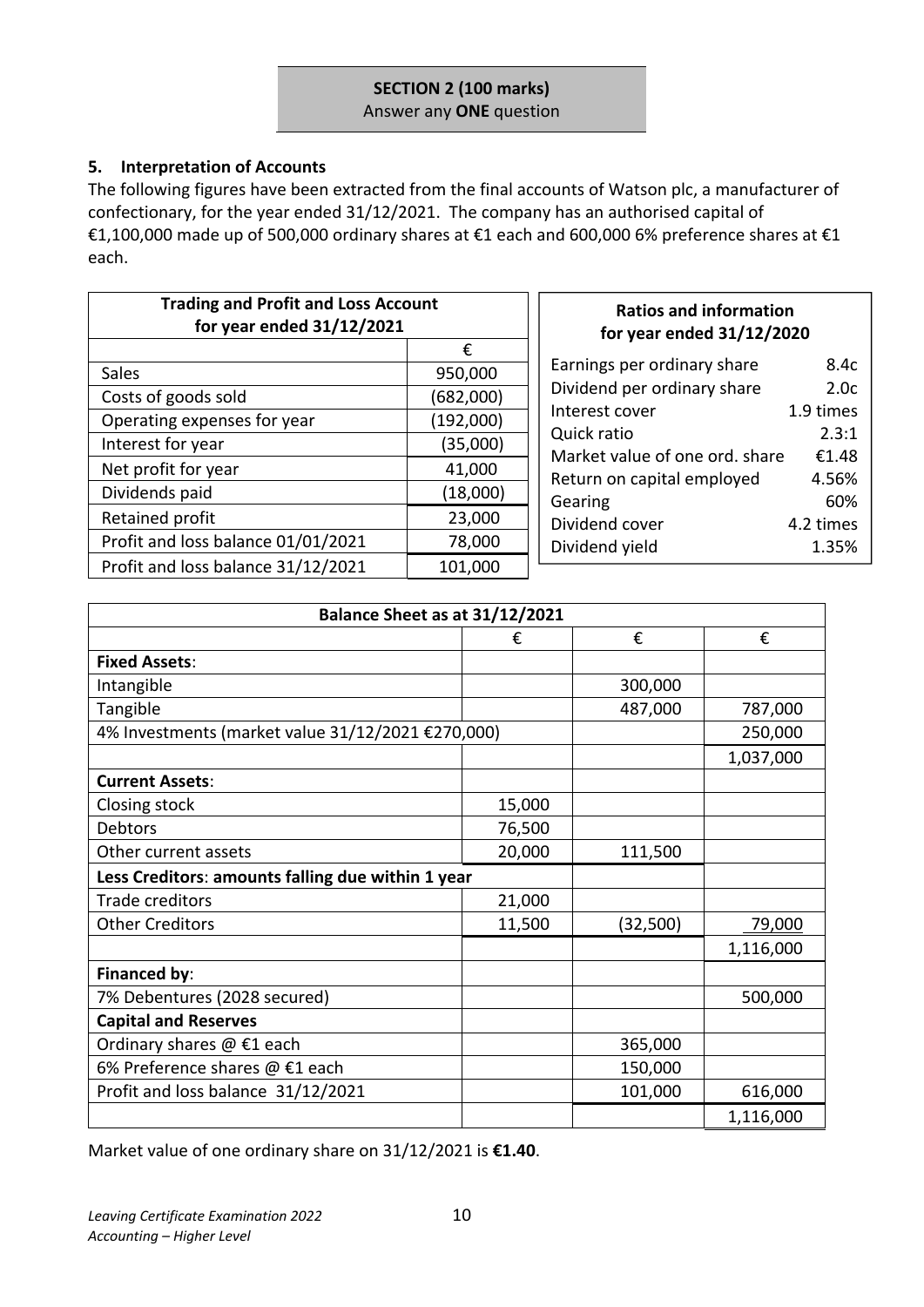#### **(a) You are required to calculate the following for 2021**:

(where appropriate calculations should be made to **two** decimal places).

- (i) Cash purchases if the period of credit received from trade creditors is 3.6 months, and 20% of total purchases are cash purchases.
- (ii) Price earnings ratio.
- (iii) The return on shareholders' funds.
- (iv) Dividend cover.
- (v) Gearing.

 $(50)$ 

**(b)** Advise the bank manager whether a loan of €500,000, on which a rate of 8% would be charged, should be granted to Watson plc. The loan is to finance the expansion of the business into the European market. Use relevant ratios, percentages and other information to support your answer.

(40)

- **(c)** The gross profit percentage of Watson plc in 2020 was 36%.
	- (i) Calculate the gross profit percentage for Watson plc in 2021.
	- (ii) Give possible reasons for the change in gross profit percentage in 2021.
	- (iii) Outline how a company could improve their gross profit percentage.

(10)

**(100 marks)**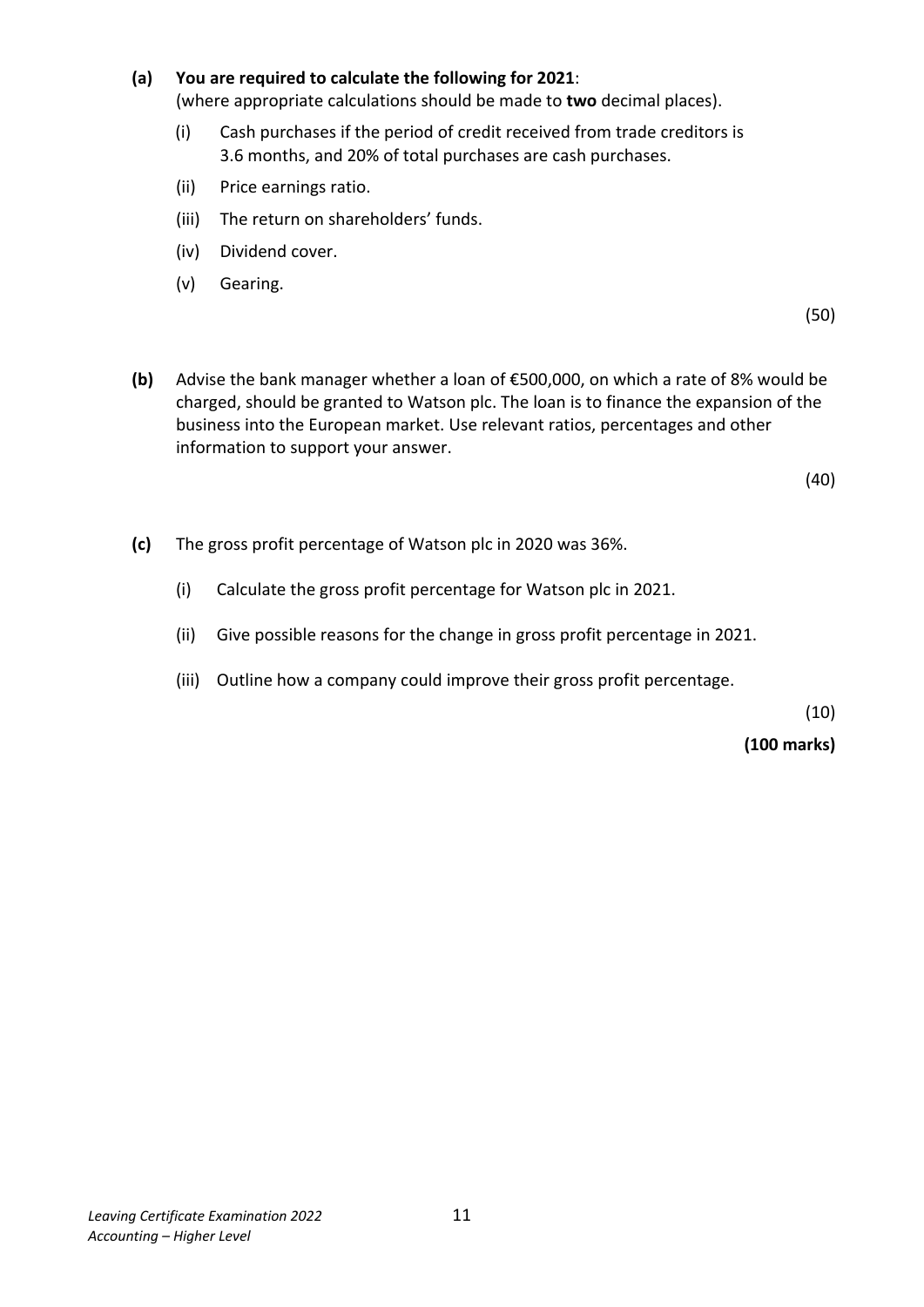## **6 Incomplete Records**

On 01/01/2021, M McSharry lodged €1,350,000 into a business bank account and on the same day purchased a business for  $\epsilon$ 1,325,000 which included the following tangible assets and liabilities: Premises €800,000; Equipment €225,000; Stock €46,140; 3 months Rates Prepaid €8,100; Debtors €88,320; Trade Creditors €54,000; Wages Due €3,200 and 1.5% Investments €192,000.

During 2021 McSharry did not keep a full set of accounts but estimates that gross profit was 25% of sales. McSharry was able to supply the following information on 31/12/2021.

- (i) Each week McSharry took goods from stock to the value of  $E$ 120 and cash  $E$ 250 for household expenses.
- (ii) The following were lodged to the business bank account during the year**:**  Investment interest of €2,400 (from the existing business investments) and private inheritance of €290,000.
- (iii) On 01/07/2021 the business purchased an adjoining premises costing  $€180,000$ . To fund this purchase, on 01/07/2021 the business borrowed 80% of the cost of the premises.

It was agreed that, interest would be charged at a rate of 3% per annum to be paid monthly at the end of each month. The capital sum borrowed would be repaid in 20 equal instalments over 10 years. The first repayment was due on 01/01/2022.

- (iv) The following payments from the business bank account were made during the year**:** Light and heat €5,460, wages and general expenses €165,750 (including €2,800 for insurance), delivery van €56,000, equipment (purchased on 01/07/2021) €60,000. Rates for 12 months €27,600, loan interest €2,000, cleaning expenses €4,000.
- (v) McSharry estimated that 30% of insurance, 25% of cleaning expenses and 10% of light and heat should be attributed to private use.
- (vi) Depreciation is provided for as follows; - equipment at the annual rate of 12.5% of cost from the date of purchase to the date of sale.

- delivery van at 20% of cost for a full year.

- (vii) The business has decided to set up a provision for bad debts amounting to 3% of debtors on 31/12/2021.
- (viii) Included in the assets and liabilities of the firm on 31/12/2021 were bank €108,600, stock €85,122 (which includes a stock of heating oil €1,100), debtors €121,500, wages due €4,750, trade creditors €57,800 and electricity due €240.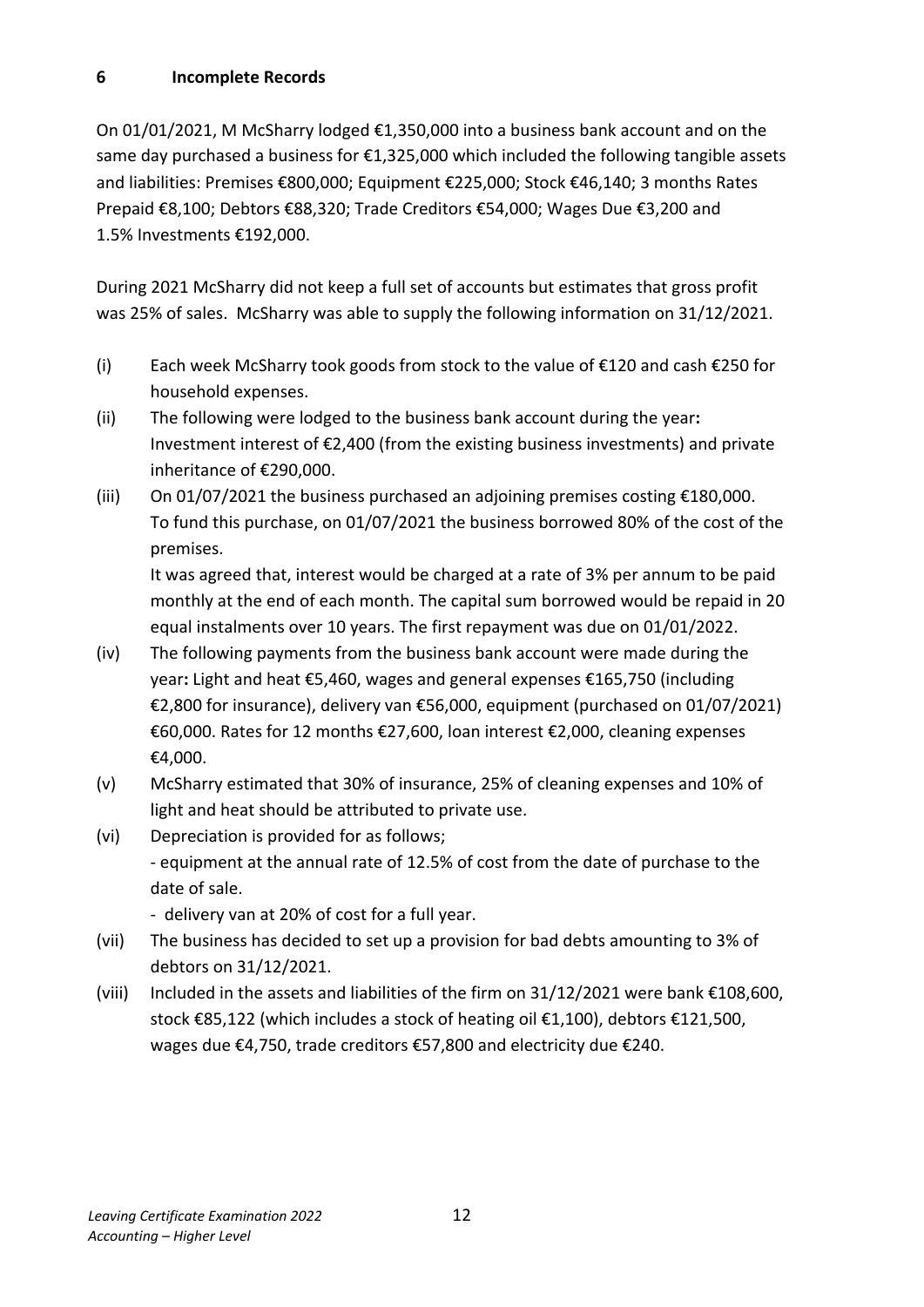# **Required:**

| (a) | Prepare, with workings, a statement/balance sheet showing McSharry's                      |             |
|-----|-------------------------------------------------------------------------------------------|-------------|
|     | profit or loss for the year ended 31/12/2021.                                             | (40)        |
| (b) | Prepare a trading, profit and loss account, in as much detail as possible,                |             |
|     | for the year ended $31/12/2021$ .                                                         | (50)        |
| (c) | There are four fundamental accounting concepts applied in the<br>preparation of accounts. |             |
|     | Explain two fundamental accounting concepts, with reference to how they                   |             |
|     | apply to the accounts of McSharry.                                                        | (10)        |
|     |                                                                                           | (100 marks) |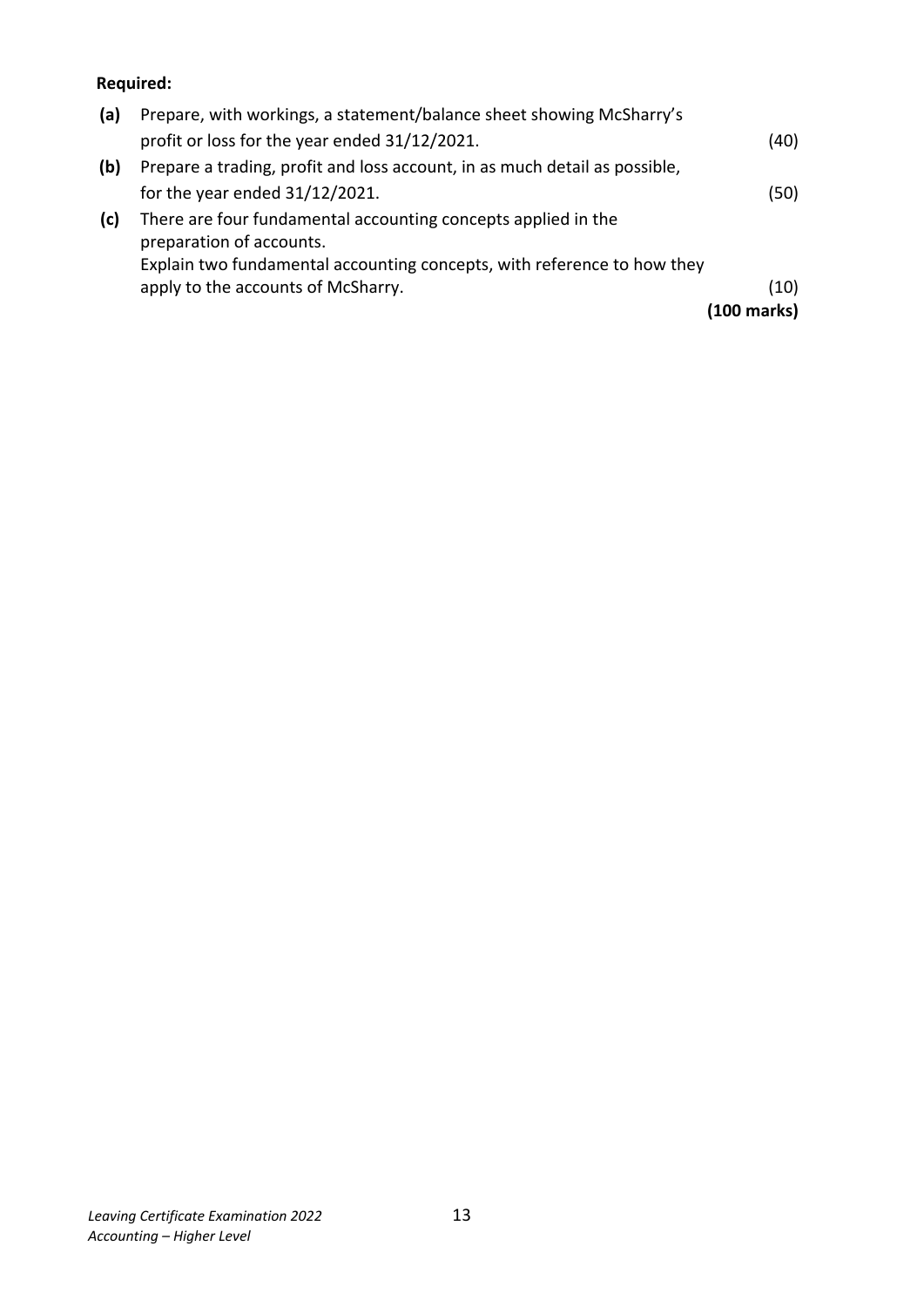# **7. Club Accounts**

Included in the assets and liabilities of Abbey Hockey Club on 01/01/2021 were the following:

Clubhouse and Astroturf at cost €950,000, bar stock €1,820, equipment at cost €42,000, bar debtors €560, life membership €48,000, bar creditors €700, wages due €440, levy reserve fund €50,000, subscriptions received in advance €1,000, investment interest receivable due €420.

### **All fixed assets already have 3 year's depreciation accumulated at 01/01/2021**

The club treasurer has supplied the following account of the club's activities during the year ended 31/12/2021.

| <b>Receipts</b>               | €       | <b>Payments</b>             | €       |
|-------------------------------|---------|-----------------------------|---------|
| Balance 01/01/2021            | 9,800   | Catering purchases          | 93,100  |
|                               |         | Bank loan and 9 months'     |         |
| Subscriptions                 | 425,500 | interest at 8% per annum on |         |
|                               |         | 30/06/2021                  | 273,480 |
| 10 months Interest on 5%      | 1,050   | Sundry expenses             |         |
| investments, up to 30/06/2021 |         |                             | 64,360  |
| Competition fees              | 22,400  | Bar purchases               | 43,800  |
| Catering receipts             | 122,500 | Competition prizes          | 18,900  |
| Sale of Equipment (cost       | 7,000   | Purchase of Equipment       | 47,000  |
| €30,000)                      |         |                             |         |
| National Lottery grant        | 120,000 | Coaching expenses and wages | 15,540  |
| Hockey Ireland grant          | 13,500  |                             |         |
| Bar receipts                  | 73,600  |                             |         |
|                               |         | Balance 31/12/2021          | 239,170 |
|                               | 795,350 |                             | 795,350 |
|                               |         |                             |         |

**Receipts and Payments account for the year ended 31/12/2021**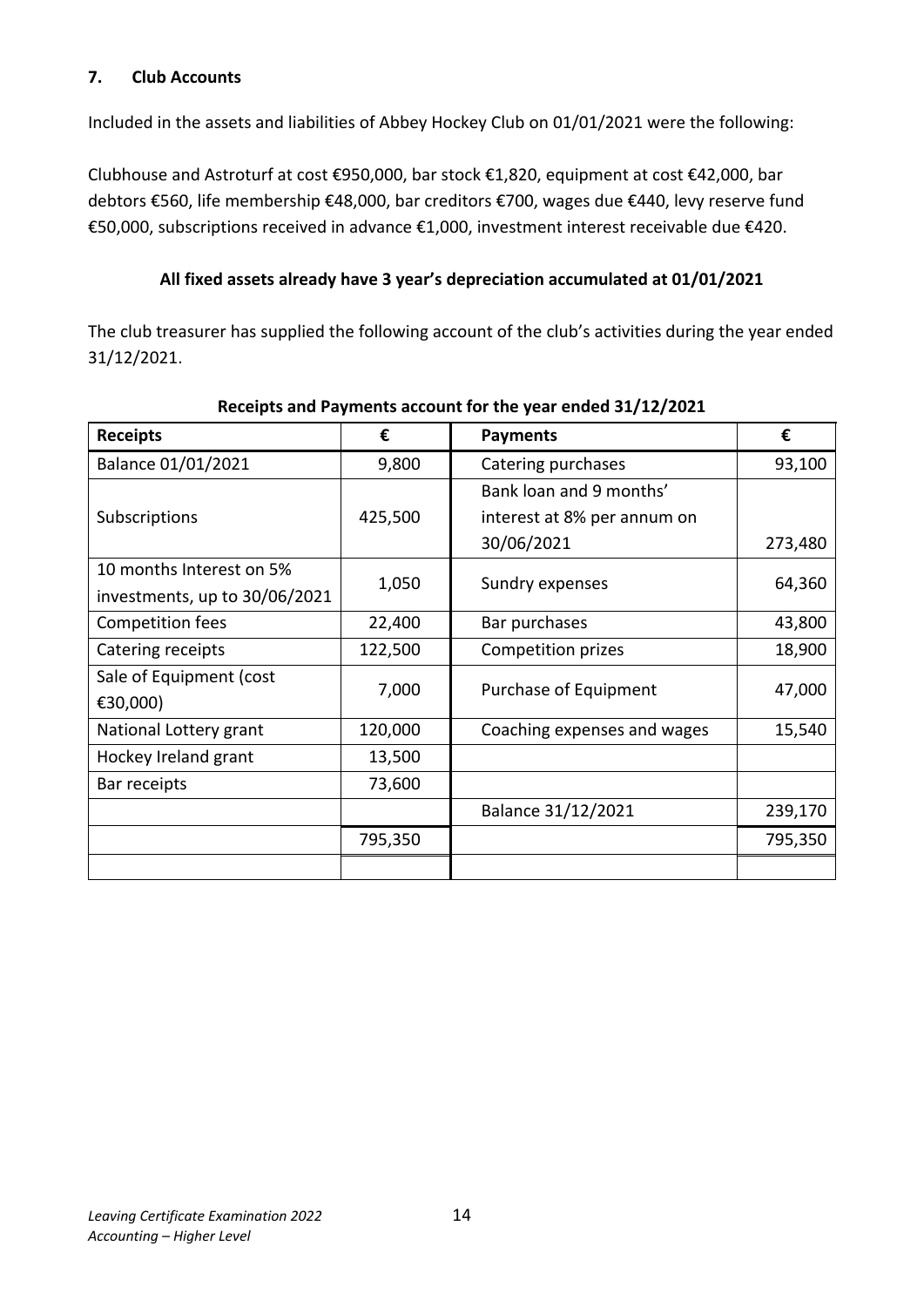You are given the following additional information and instructions:

- (i) Bar stock (including catering stock  $\epsilon$ 11,460) on 31/12/2021 was  $\epsilon$ 21,700.
- (ii) Bar debtors and bar creditors on 31/12/2021 were  $\epsilon$ 780 and  $\epsilon$ 1,100 respectively.
- (iii) Provide for depreciation on equipment at 12.5% of cost. A full year's depreciation is charged in the year of acquisition and none in the year of disposal.
- (iv) Clubhouse and Astroturf pitch are to be depreciated by 2% of cost.
- (v) The club has decided that life membership is to be credited to income over a 10 year period which commenced in 2019.
- (vi) The grant from the National Lottery was received on a once-off basis. It is to be treated as a capital item. The grant from Hockey Ireland is received on an annual basis to support the day-to-day activities of the club. It is to be treated as a revenue item.
- (vii) The wages due on 01/01/2021 were owed to the club coach for two weeks. Provide for three week's wages due on 31/12/2021 and include a bonus of €30 for each of the three weeks.
- (viii) Subscriptions include:
	- 1. Subscriptions for 2022 amounting to €3,160.
	- 2. Levy for 2021 of €100 each on all 650 members.
	- 3. Levy for 2020 of €100 each due from 30 members.

#### **Required**:

| (a) | Show the club's accumulated fund (capital) on 01/01/2021. | (30) |
|-----|-----------------------------------------------------------|------|
|-----|-----------------------------------------------------------|------|

- **(b)** Show the income and expenditure account for the year ending 31/12/2021. (35)
- **(c)** Show the club's balance sheet as at 31/12/2021. (25)
- **(d)** (i) Explain with the use of an example what is meant by a Special Purpose Profit & Loss Account.
	- (ii) There is a proposal to reduce annual subscriptions by 10% for the next three years. As Treasurer of Abbey Hockey Club, what points would you make in favour of this proposal?

 $(10)$ 

**(100 Marks)**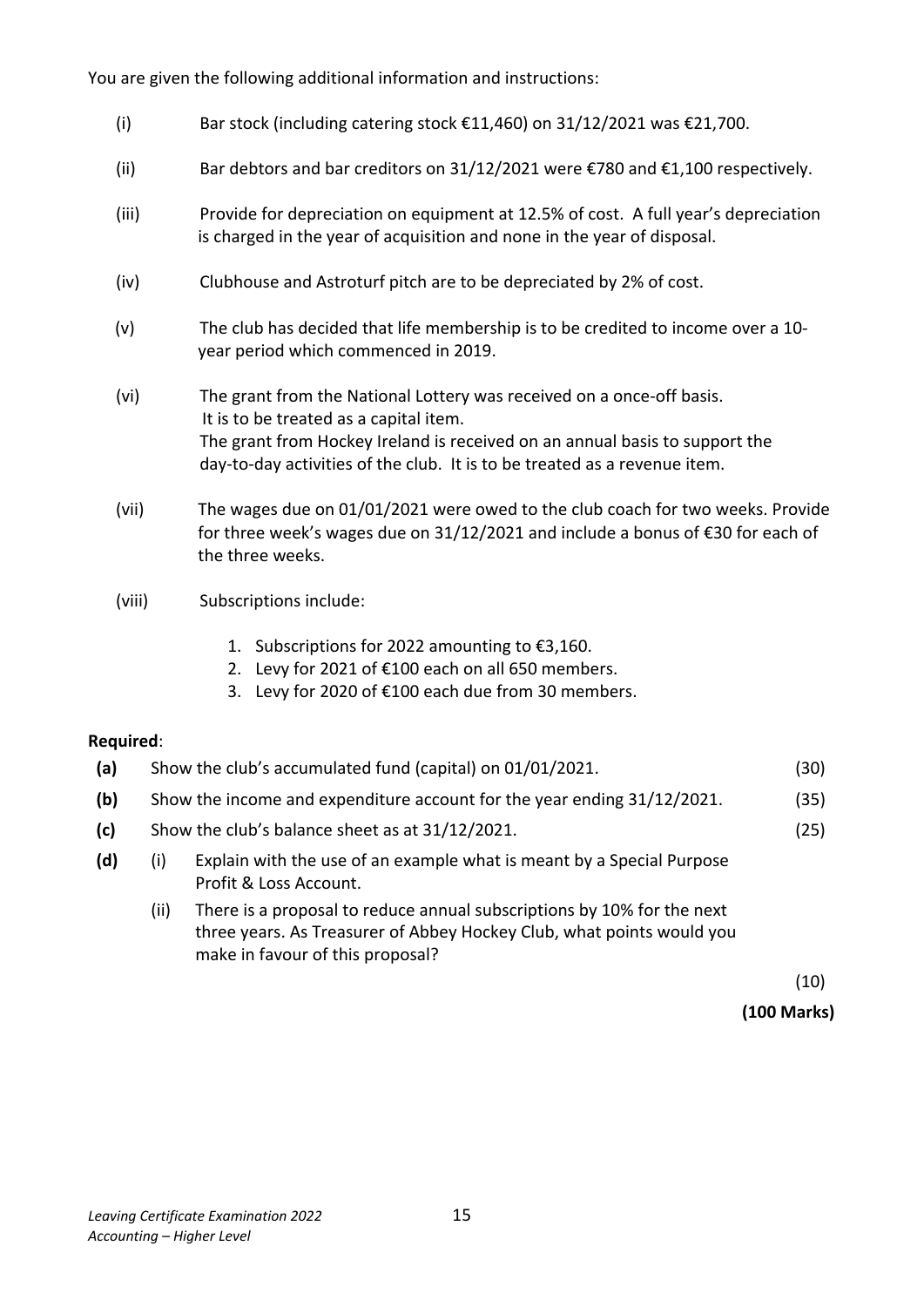#### **SECTION 3 (80 marks)**

Answer any **ONE** question

#### **8. Job Costing**

Hayes Ltd, trades as a manufacturing firm, and has four departments: Production 1 Production 2, Service A and Service B.

The following costs relate to 2022.

|                     | <b>Total</b> | <b>Production 1</b> | <b>Production 2</b> | <b>Service A</b> | <b>Service B</b> |
|---------------------|--------------|---------------------|---------------------|------------------|------------------|
|                     | €            | €                   | €                   | €                | €                |
| Indirect materials  | 420,000      | 200,000             | 120,000             | 50,000           | 50,000           |
| Indirect labour     | 625,000      | 300,000             | 250,000             | 45,000           | 30,000           |
| Factory canteen     | 50,000       |                     |                     |                  |                  |
| Rent and rates      | 64,000       |                     |                     |                  |                  |
| Light and heat      | 75,000       |                     |                     |                  |                  |
| Machine maintenance | 28,000       |                     |                     |                  |                  |
| Plant depreciation  | 81,000       |                     |                     |                  |                  |

The following information relates to the four departments

|                             | <b>Total</b> | <b>Production 1</b> | <b>Production 2</b> | <b>Service A</b> | <b>Service B</b> |
|-----------------------------|--------------|---------------------|---------------------|------------------|------------------|
| Floor area in square metres | 40,000       | 20,000              | 16,000              | 2,000            | 2,000            |
| Volume in cubic metres      | 48,000       | 24,000              | 16,000              | 6,000            | 2,000            |
| Book value of plant $(E)$   | 264,000      | 110,000             | 88,000              | 33,000           | 33,000           |
| Number of employees         | 120          | 60                  | 42                  | 15               |                  |
| Machine hours               | 84,000       | 48,000              | 36,000              |                  |                  |
| Labour Hours                | 116,000      | 42,000              | 74,000              |                  |                  |

Service department costs are to be transferred to production departments on the following percentage basis:

|           | <b>Production 1</b> | <b>Production 2</b> |
|-----------|---------------------|---------------------|
| Service A | 60%                 | 40%                 |
| Service B | 35%                 | 65%                 |

Job No. 310 has just been completed, the details are:

|              | <b>Direct</b>    | <b>Direct</b> | <b>Machine</b> | Labour       |
|--------------|------------------|---------------|----------------|--------------|
|              | <b>Materials</b> | Labour        | <b>Hours</b>   | <b>Hours</b> |
|              | £                |               |                |              |
| Production 1 | 12,000           | 2,600         | 55             | 36           |
| Production 2 | 2,600            | 7,000         | 20             | 80           |

The company budgets for a profit margin of 25%.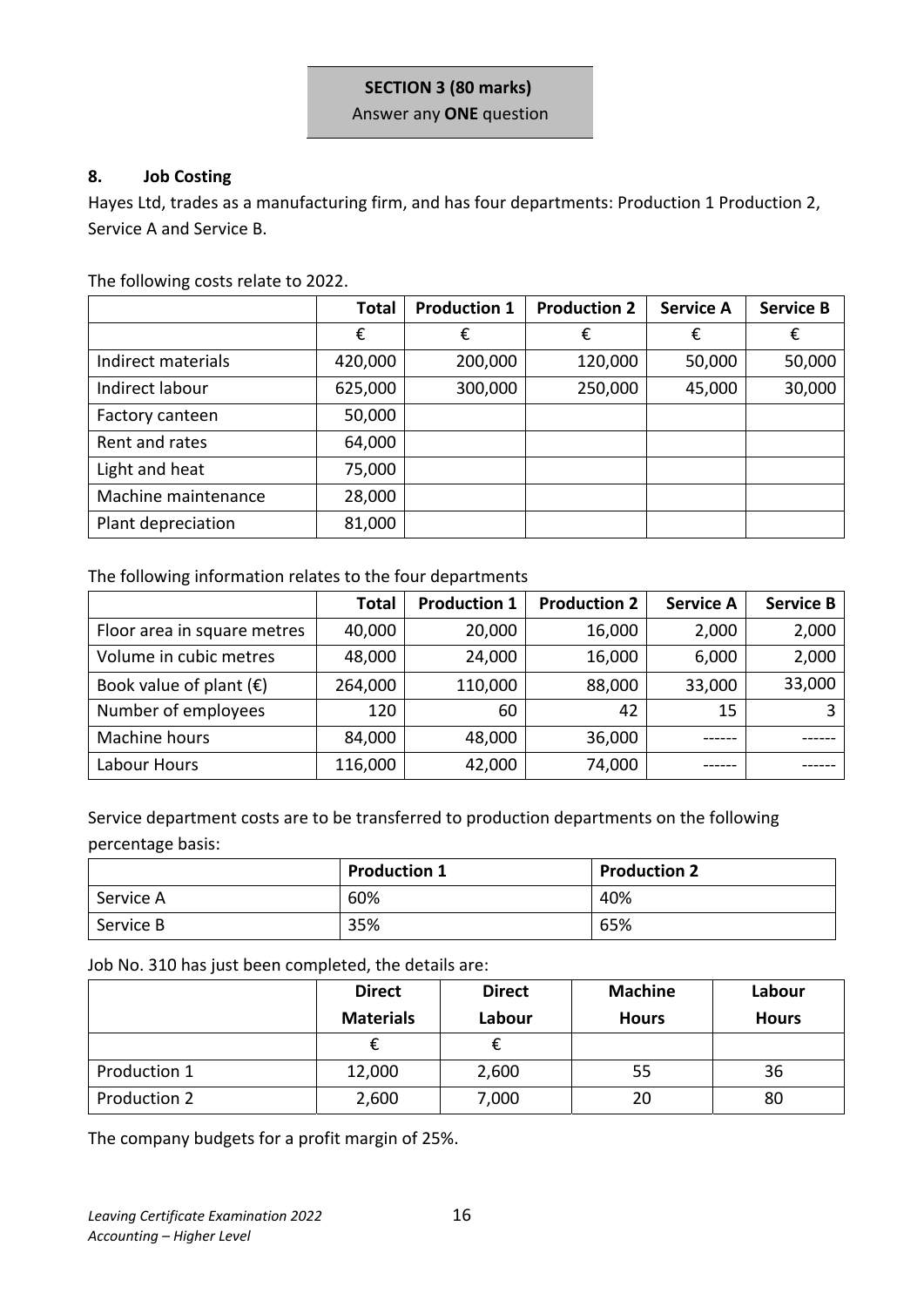### **Required:**

- **(a)** Calculate the overhead to be absorbed by each department stating clearly the basis of apportionment used.
- **(b)** Transfer the service department costs to production departments 1 and 2.
- **(c)** Calculate a suitable overhead absorption rate for each department.
- **(d)** Calculate the selling price for Job No. 310.
- **(e)** (i) Explain why overhead absorption rates are based on budgeted costs rather than actual costs.
	- (ii) Explain, under absorption of overheads, and how it might arise in a manufacturing firm.

**(80 marks)**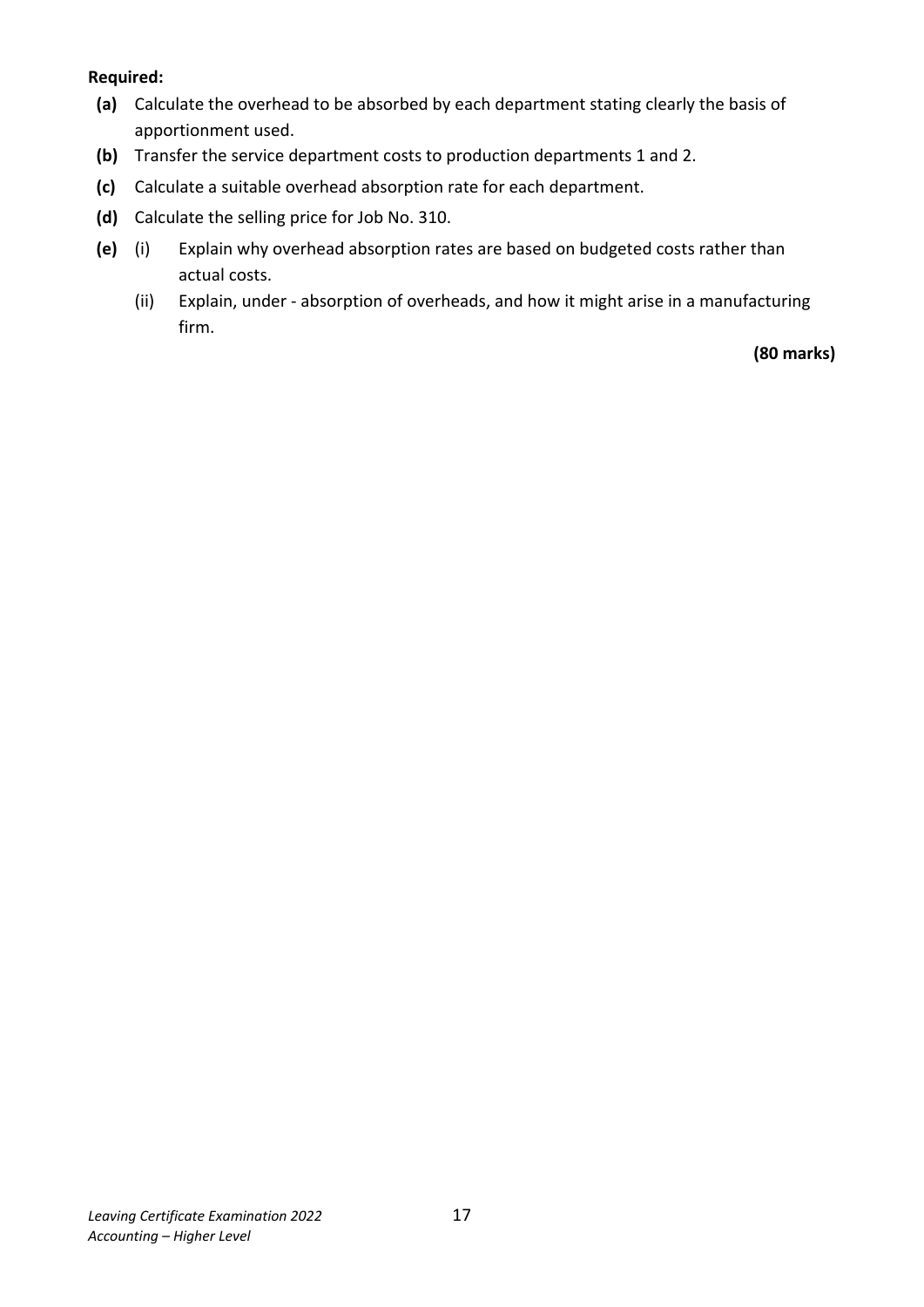# **9. Budgeting**

Harrington Ltd has recently completed its annual sales forecast for the year ended 31/12/2023. It expects to sell two products – Golden at €360 and Portland at €410.

All stocks are to be decreased by 10% from their opening levels by 31/12/2023 and are valued using the FIFO method.

|                           | Golden       | <b>Portland</b> |
|---------------------------|--------------|-----------------|
| Sales are expected to be: | 15,200 units | 8,400 units     |

Stocks of finished goods on 01/01/2023 are expected to be:

| Golden   |  | 900 units at $\epsilon$ 210 each |  |
|----------|--|----------------------------------|--|
| Portland |  | 750 units at €290 each           |  |

Both products use the same raw materials and skilled labour but in different quantities per unit as follows:

|                       | Golden  | <b>Portland</b> |
|-----------------------|---------|-----------------|
| Material A            | 6 Kgs   | 8 Kgs           |
| Material B            | 9 Kgs   | 12 Kgs          |
| <b>Skilled Labour</b> | 6 Hours | Hours           |

Stock of raw materials on 01/01/2023 are expected to be:

| Material A | 9,400 Kgs @ €5.00 per Kg |
|------------|--------------------------|
| Material B | 6,800 Kgs @ €6.50 per Kg |

The expected prices for raw materials during 2023 are:

| Material A | €5.50 per Kg |
|------------|--------------|
| Material B | €7.00 per Kg |

The skilled labour rate is expected to be €18.00 per hour.

Production overhead costs are expected to be:

| Variable | €12.00   | per skilled labour hour |
|----------|----------|-------------------------|
| Fixed    | €579,550 | per annum               |

#### **Required:**

- **(a)** Prepare a production budget (in units).
- **(b)** Prepare a raw materials purchases budget (in kg and €).
- **(c)** Prepare a production cost/manufacturing budget.
- **(d)** Prepare a budgeted trading account. (You are required to calculate the unit cost of budgeted closing stock of both products).
- **(e)** (i) Outline why budgetary control is necessary in an organisation.
	- (ii) In relation to budgets, explain what is meant by a favourable variance and give an example of how it might arise in the direct costs of a manufacturing firm.

**(80 marks)**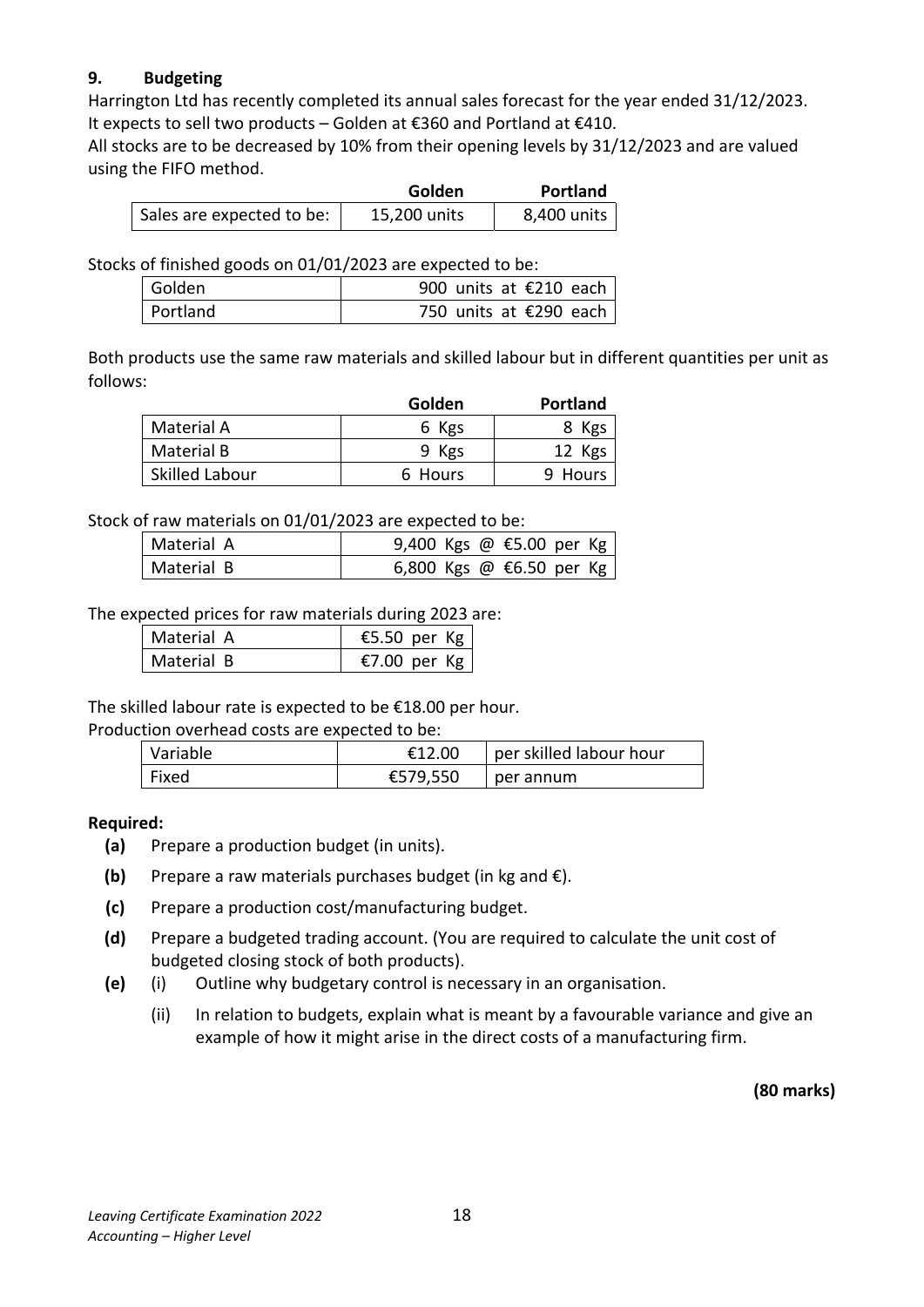There is no examination material on this page